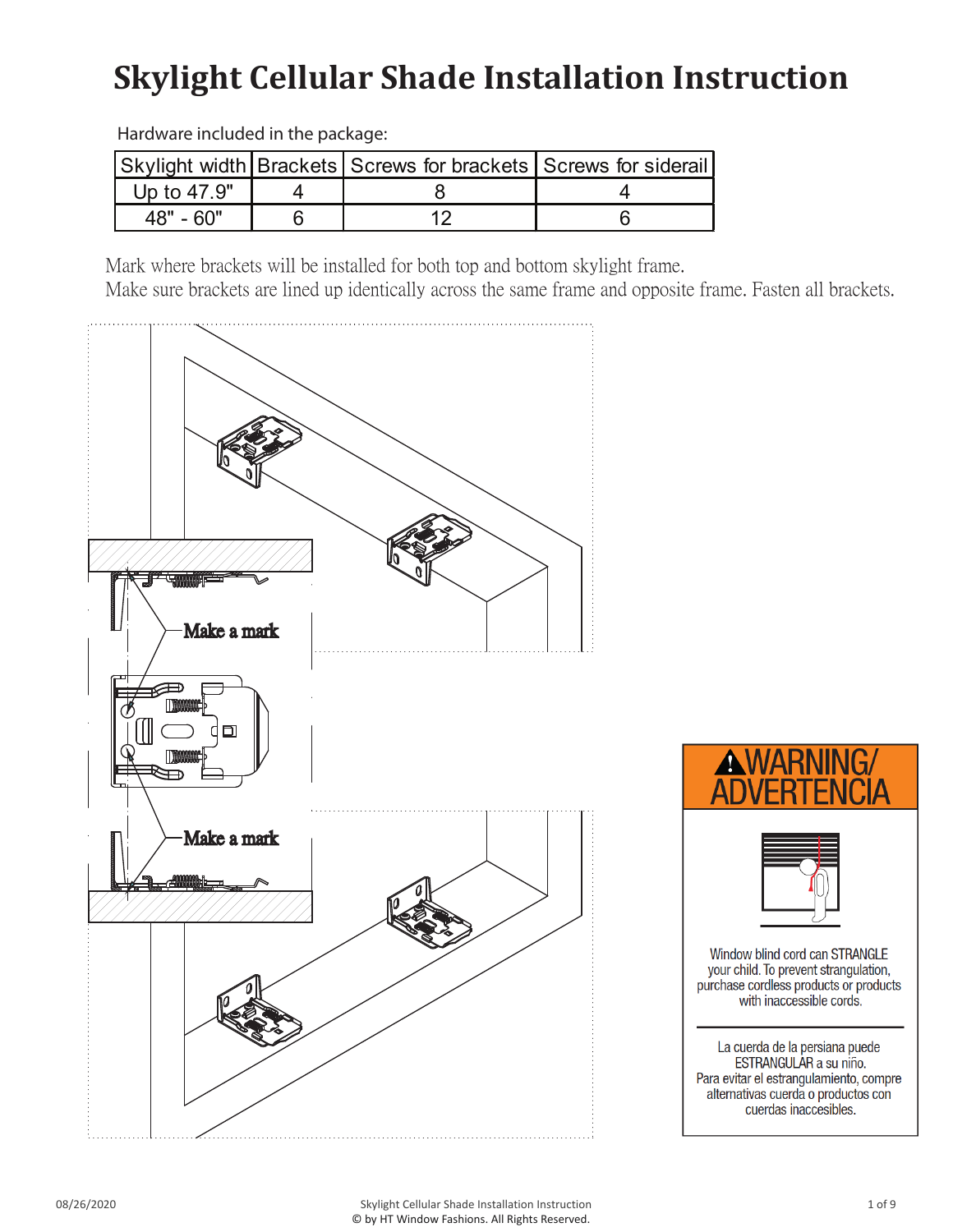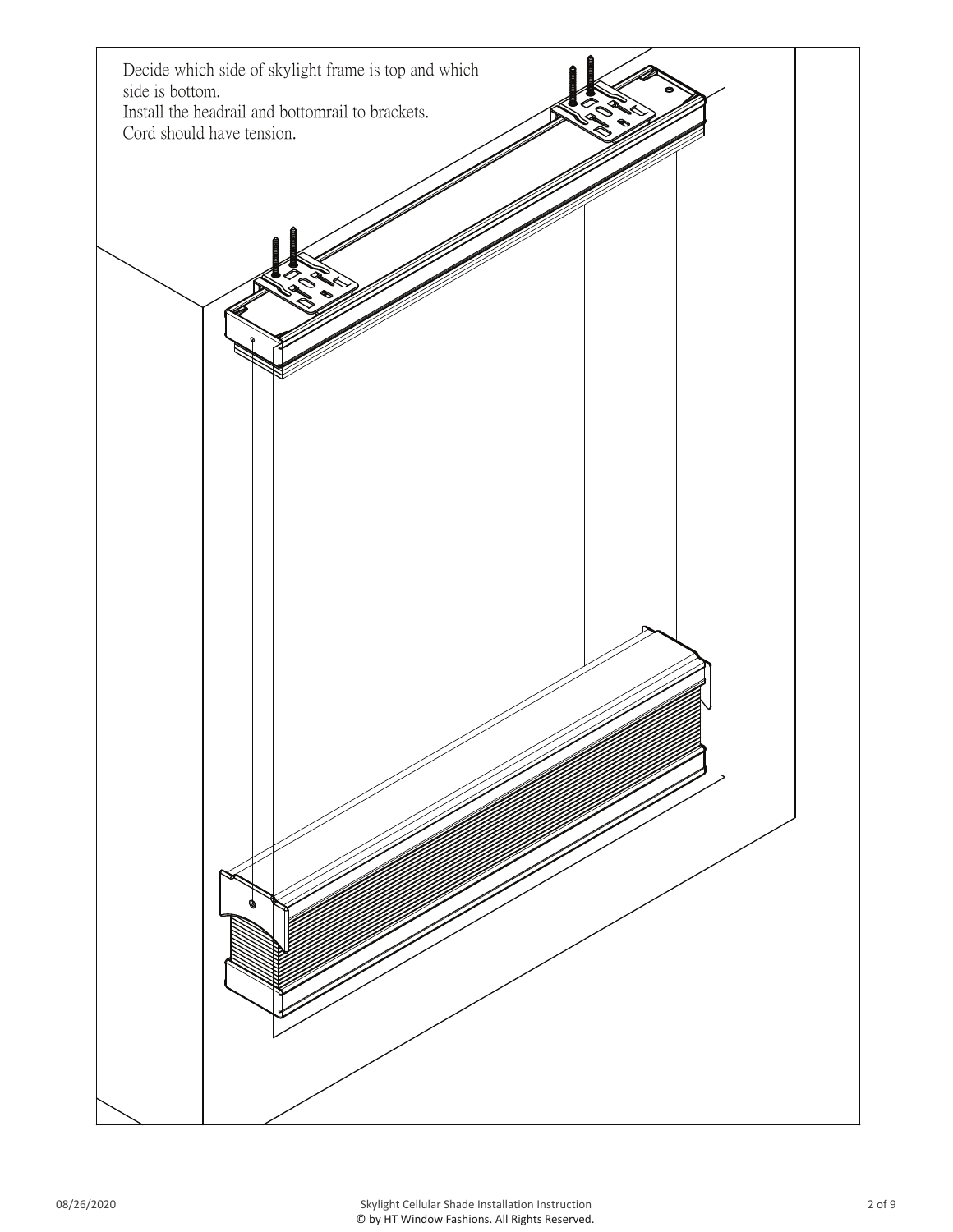Install the headrail and bottomrail to the brackets. Operate the shade to make sure middle rail is leveled and cord has good tension. If cord is not tight, remove the bottomrail from the brackets. Loosen the cords from fix button and move the button upward. Tie the cord on fix button. Repeat the same process on the other fix button. Install the bottomrail on the brackets again to make sure the middle rail is leveled and operates smoothly.

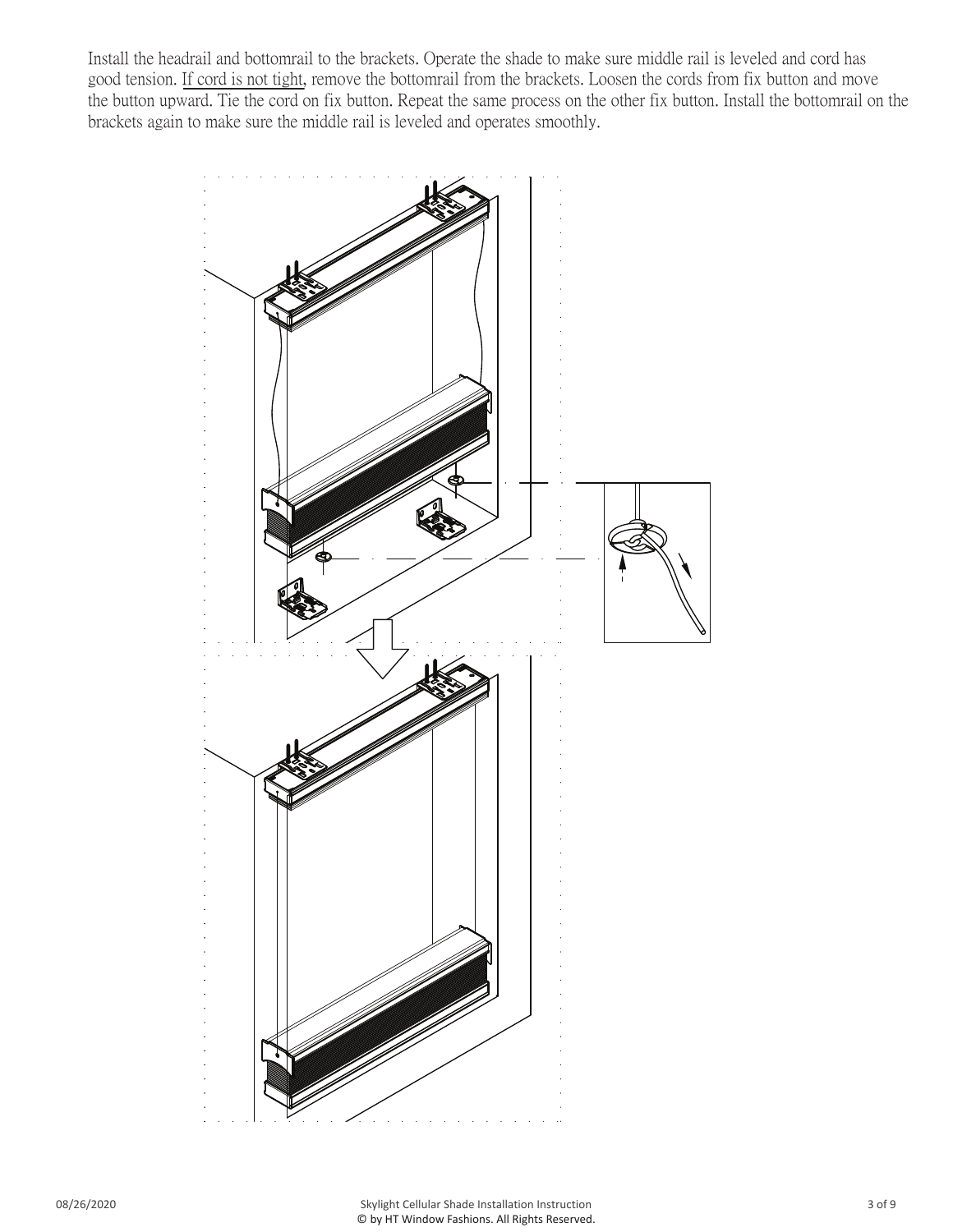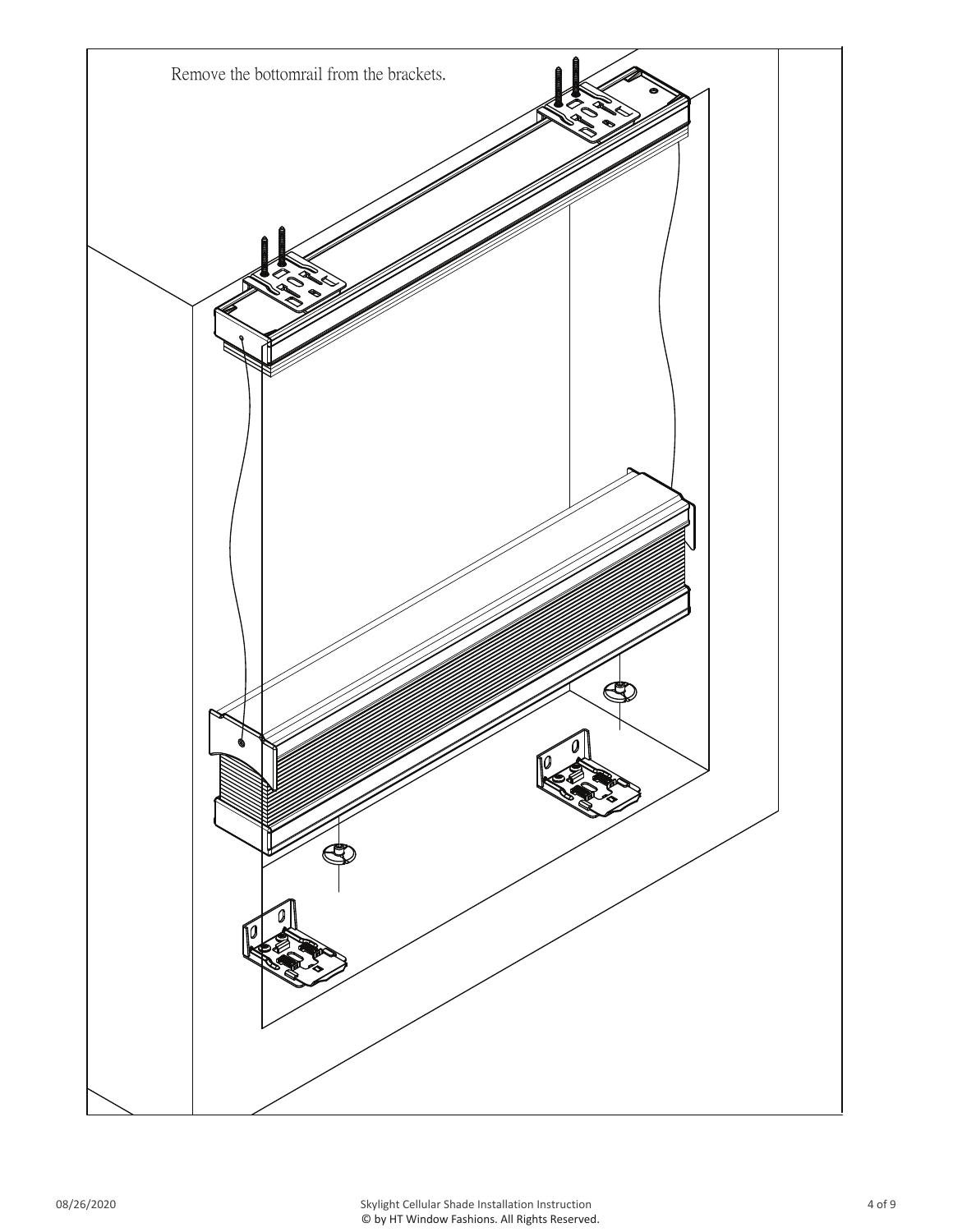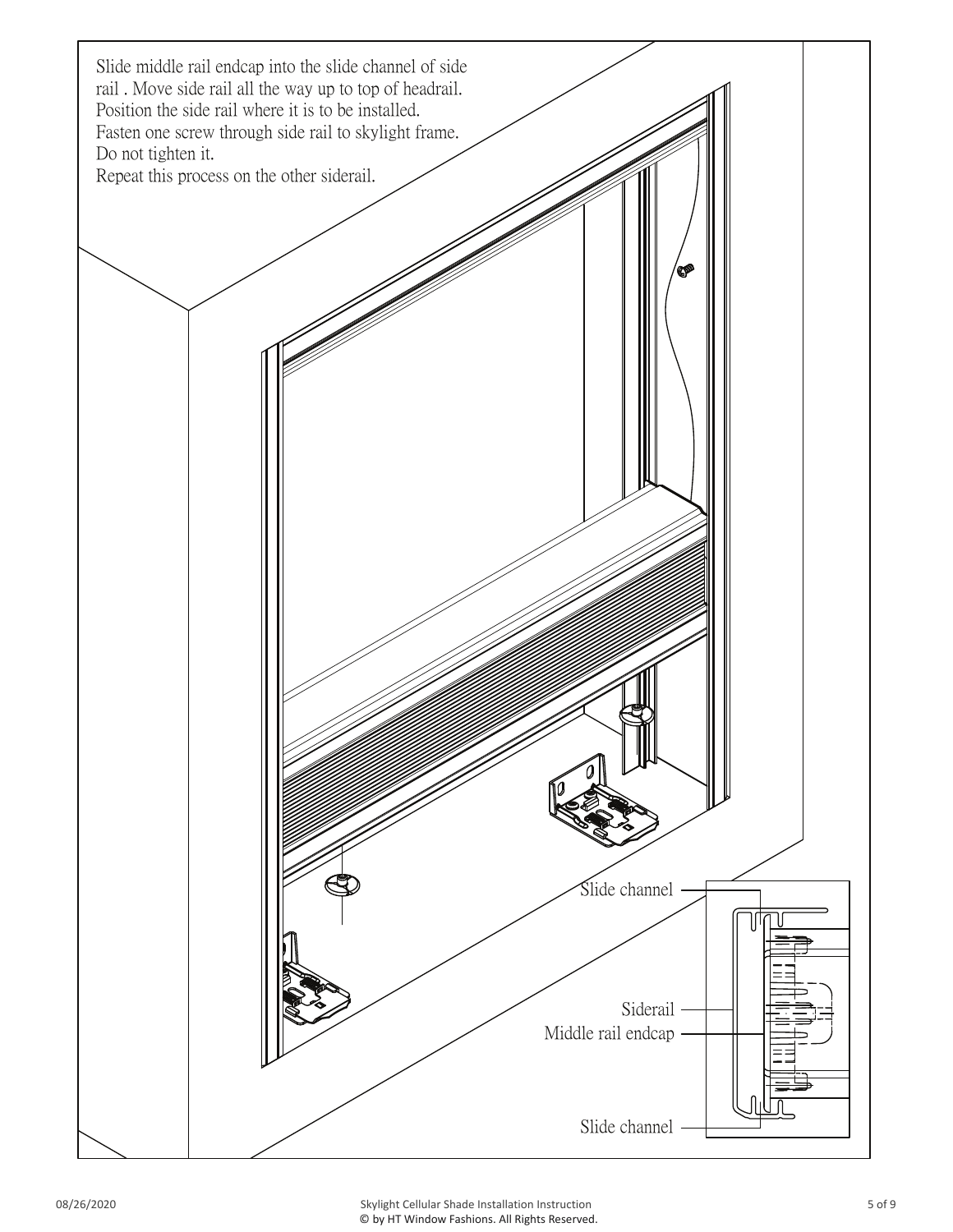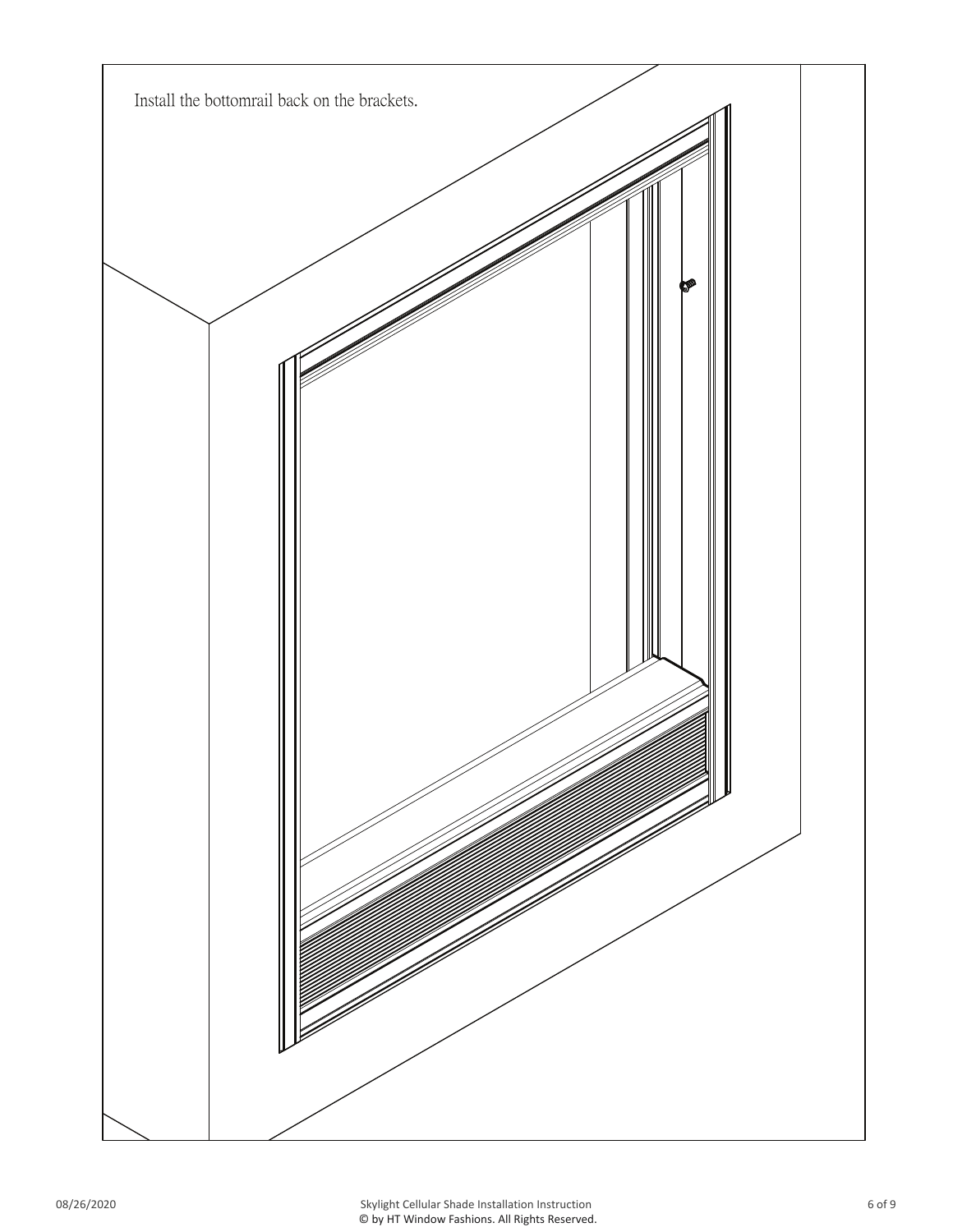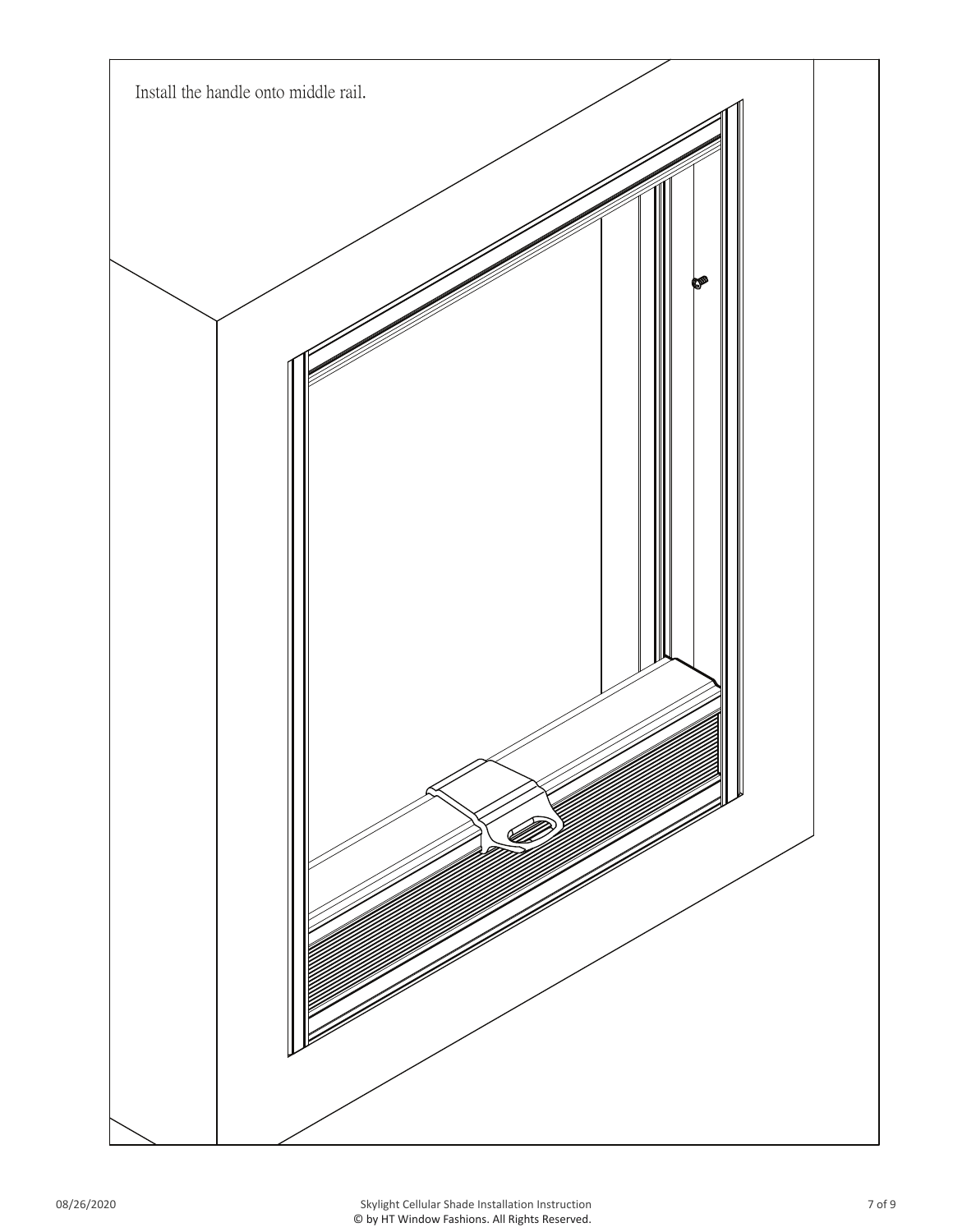